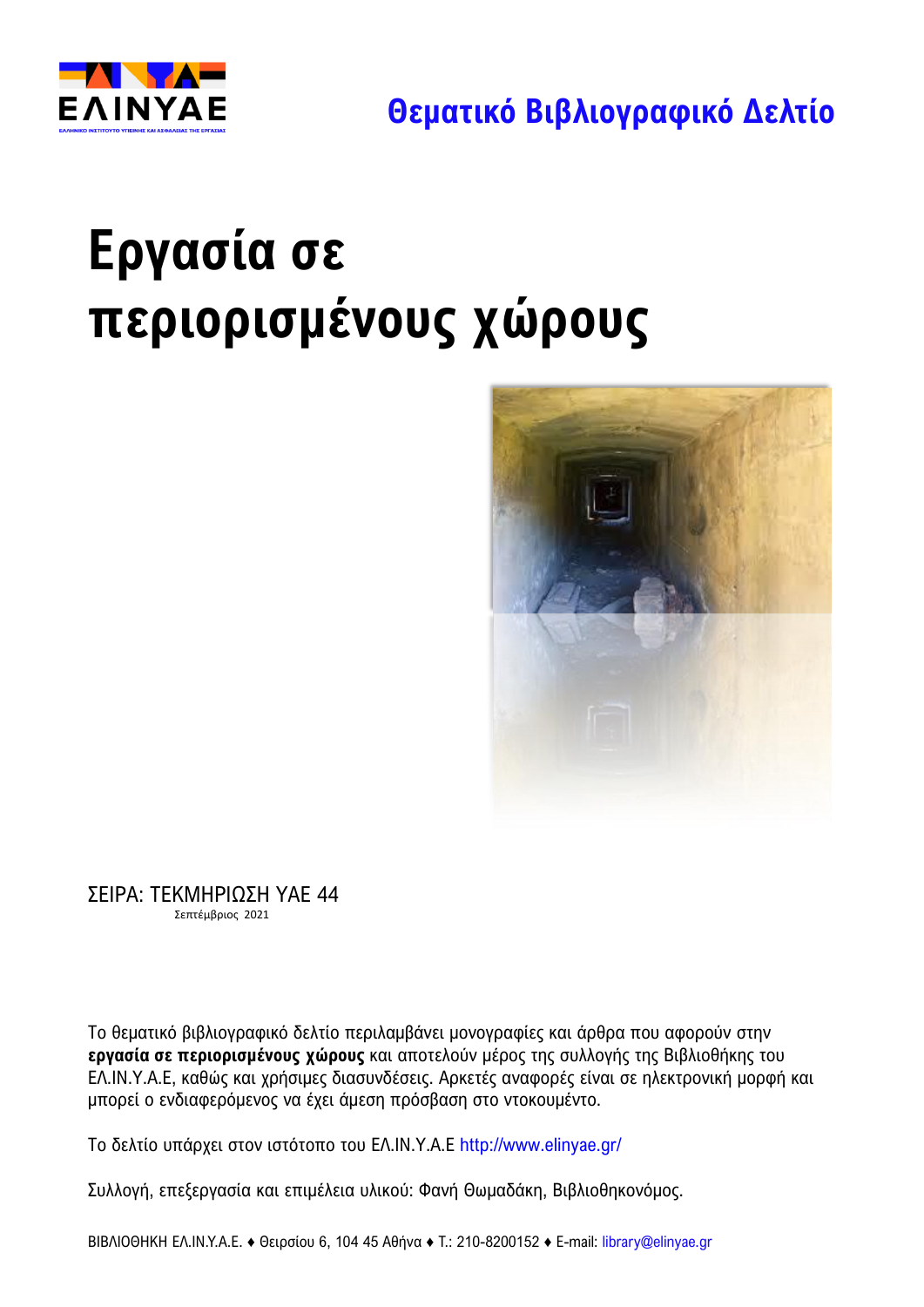

### **Π ε ρ ι ε χ ό μ ε ν α**

**-------------------------------------------**

## **ΒΙΒΛΙΟΓΡΑΦΙΑ**

**Bacterial behavior in confined spaces/** H. Du, …[et.al.], Frontiers in Cell and Development Biology, 2021, 9, 6 p.<https://www.ncbi.nlm.nih.gov/pmc/articles/PMC8012557/pdf/fcell-09-629820.pdf> (Πρόσβαση, 06/09/2021)

**Case study: confined space entry – worker and would-be rescuer asphyxiated/ Valero Energy Corporation** Refinery, Nov. 2006, 22 p.

**Characteristic analysis of occupational confined space accidents in Taiwan and its prevention strategy/** C.- C. Chiou, Yi-M. Chang, T.-J. Wan, International Journal of Environmental Research and Pubilc Health, 2020, 17(5), 13 p.

<https://www.ncbi.nlm.nih.gov/pmc/articles/PMC7084721/pdf/ijerph-17-01752.pdf> (Πρόσβαση, 30/08/2021)

**Code of practice for working in confined spaces/** Health and Safety Authority (HSA), May 2017, 32 p. ISBN 978-1-84496-135-1

[https://www.hsa.ie/eng/Publications\\_and\\_Forms/Publications/Codes\\_of\\_Practice/COP\\_Confined\\_Space.pdf](https://www.hsa.ie/eng/Publications_and_Forms/Publications/Codes_of_Practice/COP_Confined_Space.pdf) (Πρόσβαση, 30/08/2021)

Compliance code: Confined spaces/ WorkSafe Victoria.- 2<sup>nd</sup> ed.- Dec. 2019.- 48 p. [https://content.api.worksafe.vic.gov.au/sites/default/files/2019-12/ISBN-Compliance-code-confined-spaces-](https://content.api.worksafe.vic.gov.au/sites/default/files/2019-12/ISBN-Compliance-code-confined-spaces-2019-12.pdf)

[2019-12.pdf](https://content.api.worksafe.vic.gov.au/sites/default/files/2019-12/ISBN-Compliance-code-confined-spaces-2019-12.pdf) (Πρόσβαση, 30/08/2021) **Confined space safety guidebook for supervisors and workers/** Workplace Safety and Health Council.-

Singapore, 2009, 32 p. <https://www.tal.sg/wshc/-/media/TAL/Wshc/Topics/Files/Confined-Space-Guidebook.pdf> (Πρόσβαση, 31/08/2021)

#### **Confined space hazards/** WorkSafe BC

<http://www.worksafebcmedia.com/media/WebBooks/confinedSpaces/index.html#/>(Πρόσβαση, 31/08/2021)

**Confined spaces : a brief guide to working safely/** HSE.- UK : Crown, 2013.- 7 p. ISBN 978-0-7176-6233-3 <https://www.hse.gov.uk/pubns/indg258.pdf>(Πρόσβαση, 30/08/2021)

**Confined spaces: code of practice**/ Covernment of South Australia, 2020, 49 p. [https://www.safework.sa.gov.au/\\_\\_data/assets/pdf\\_file/0019/136261/Confined-spaces.pdf](https://www.safework.sa.gov.au/__data/assets/pdf_file/0019/136261/Confined-spaces.pdf)  (Πρόσβαση, 30/08/2021)

**The dangers of working in confined spaces**/ L. Holman, Occupational Health & Safety, March 2020 <https://ohsonline.com/articles/2020/03/17/the-dangers-of-working-in-confined-spaces.aspx>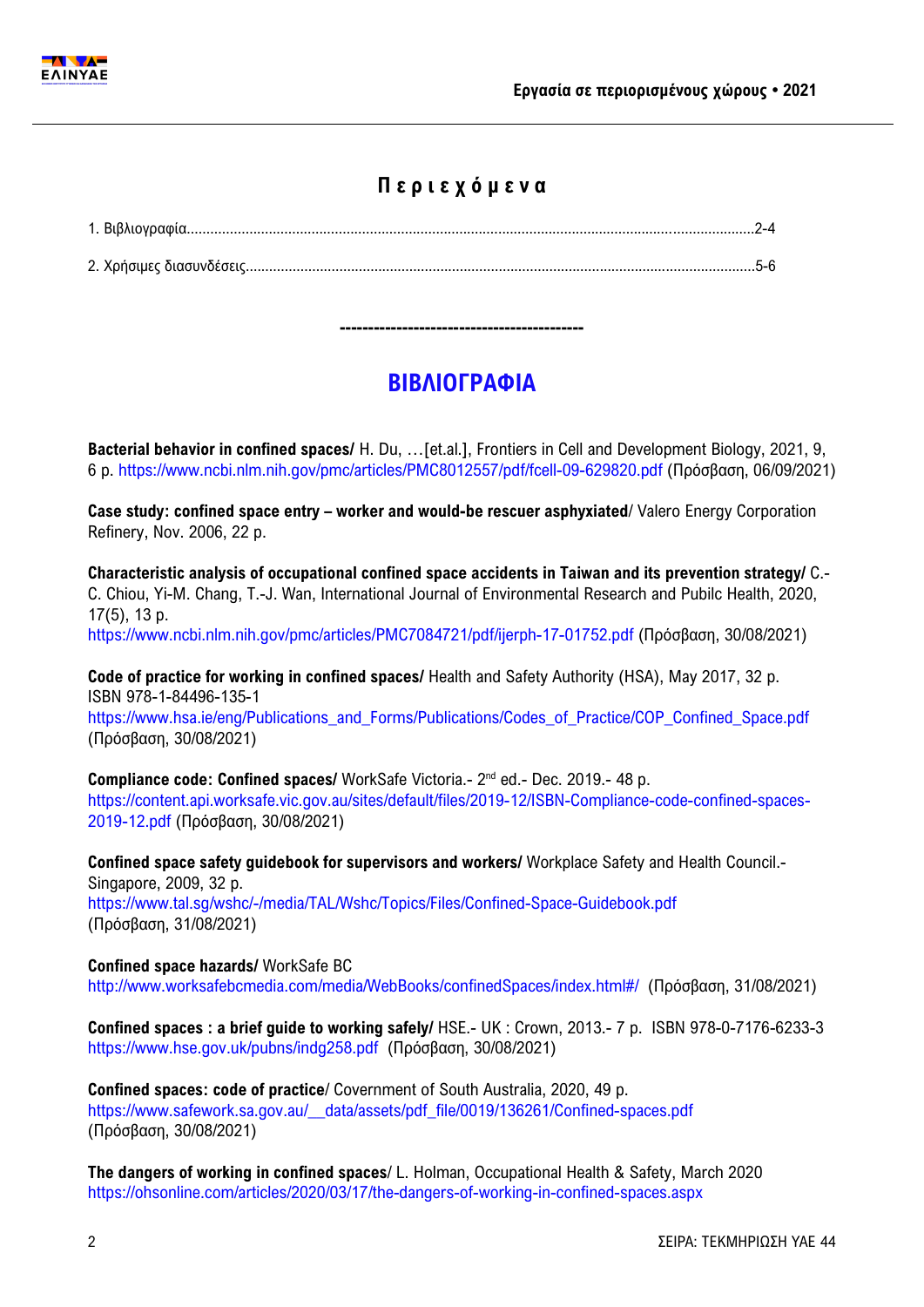

(Πρόσβαση, 30/08/2021)

**Development of a confined space risk analysis and work categorization tool**/ Y. Chinniah, …[et.al.].- Montreal, Quebec: IRSST – Communications and Knowledge, Feb. 2017.- 127 p. ISBN 978-2-89631-916-9 <https://www.irsst.qc.ca/media/documents/PubIRSST/R-955.pdf> (Πρόσβαση, 07/09/2021)

**A guide to safety in confined spaces**/ T. Pettit, H. Linn.- Washington, DC: U.S. Department of Health and Human Services, July 1987.- 22 p. <https://www.cdc.gov/niosh/docs/87-113/default.html> (Πρόσβαση, 07/09/2021)

**Exploring the contributory factors of confined space accidents using accident investigation reports and semi structured interviews**/ Z. Naghavi, …[et.al.], Safety and Health at Work, 2019, 305-313 <https://www.ncbi.nlm.nih.gov/pmc/articles/PMC6717835/pdf/main.pdf> (Πρόσβαση, 08/09/2021)

**EXPOSED: An occupant exposure model for confined spaces to retrofit crowd models during a pandemic**/ E. Ronchi, R. Lovreglio, Safety Science, 2020, 9 p. <https://www.ncbi.nlm.nih.gov/pmc/articles/PMC7373681/pdf/main.pdf> (Πρόσβαση, 07/09/2021)

**Hazards of confined spaces**/ WorkSafe BC, 2008, 28 p.

**Management of confined spaces in agriculture: a handbook for workers**/ WorkSafe BC, 2014, 16 p. ISBN 978-0-7726-6772-4

**Managing confined spaces on farms: HSE Information sheet**/ HSE.- UK: Crown, 1997.- 4 p. ISBN 0-7176-1405-0 <https://www.hse.gov.uk/pubns/ais26.pdf> (Πρόσβαση, 08/09/2021)

**Modeling COVID-19 infection in a confined space/** Z. Yan, Y. Lan, Nonlinear Dyn, 2020, 9 p. [https://www.ncbi.nlm.nih.gov/pmc/articles/PMC7362324/pdf/11071\\_2020\\_Article\\_5802.pdf](https://www.ncbi.nlm.nih.gov/pmc/articles/PMC7362324/pdf/11071_2020_Article_5802.pdf) (Πρόσβαση, 07/09/2021)

**A pocket guide to safe confined space entry onboard ships/** R. Kantharia.- Marine Insight, c2014.- 35 p. <http://www.marineinsight.com/wp-content/uploads/2014/09/A-pocket-guide-to-safe-confined-space.pdf> (Πρόσβαση, 06/09/2021)

**Protecting construction workers in confined spaces: small entity compliance guide**/ Occupational Safety and Health Administration (OSHA), 2015, 64 p. <https://www.osha.gov/sites/default/files/publications/OSHA3825.pdf> (Πρόσβαση, 06/09/2021)

**Safe work in confined spaces**/ Occupational Safety and Health Branch. Labour Department, Nov. 2010, 20 p. [https://www.labour.gov.hk/eng/public/os/D/Safe\\_Work\\_in\\_Confined\\_Spaces.pdf](https://www.labour.gov.hk/eng/public/os/D/Safe_Work_in_Confined_Spaces.pdf) (Πρόσβαση, 08/09/2021)

Safe work in confined spaces: confined spaces regulations 1997/ HSE.- 3<sup>rd</sup> ed.- UK: Crown, 2014.- 61 p. ISBN 978-0-7176-6622-5 <https://www.hse.gov.uk/pubns/priced/l101.pdf> (Πρόσβαση, 07/09/2021)

**Safe working in a confined space/** Occupational Safety and Health Service, Department of Labour, Wellington, New Zealand

[https://www.academia.edu/13669066/Safety\\_in\\_Confined\\_Spaces\\_Safe\\_Working\\_in\\_a\\_Confined\\_Space\\_Safet](https://www.academia.edu/13669066/Safety_in_Confined_Spaces_Safe_Working_in_a_Confined_Space_Safety_in_Confined_Spaces) [y\\_in\\_Confined\\_Spaces](https://www.academia.edu/13669066/Safety_in_Confined_Spaces_Safe_Working_in_a_Confined_Space_Safety_in_Confined_Spaces) (Πρόσβαση, 07/09/2021)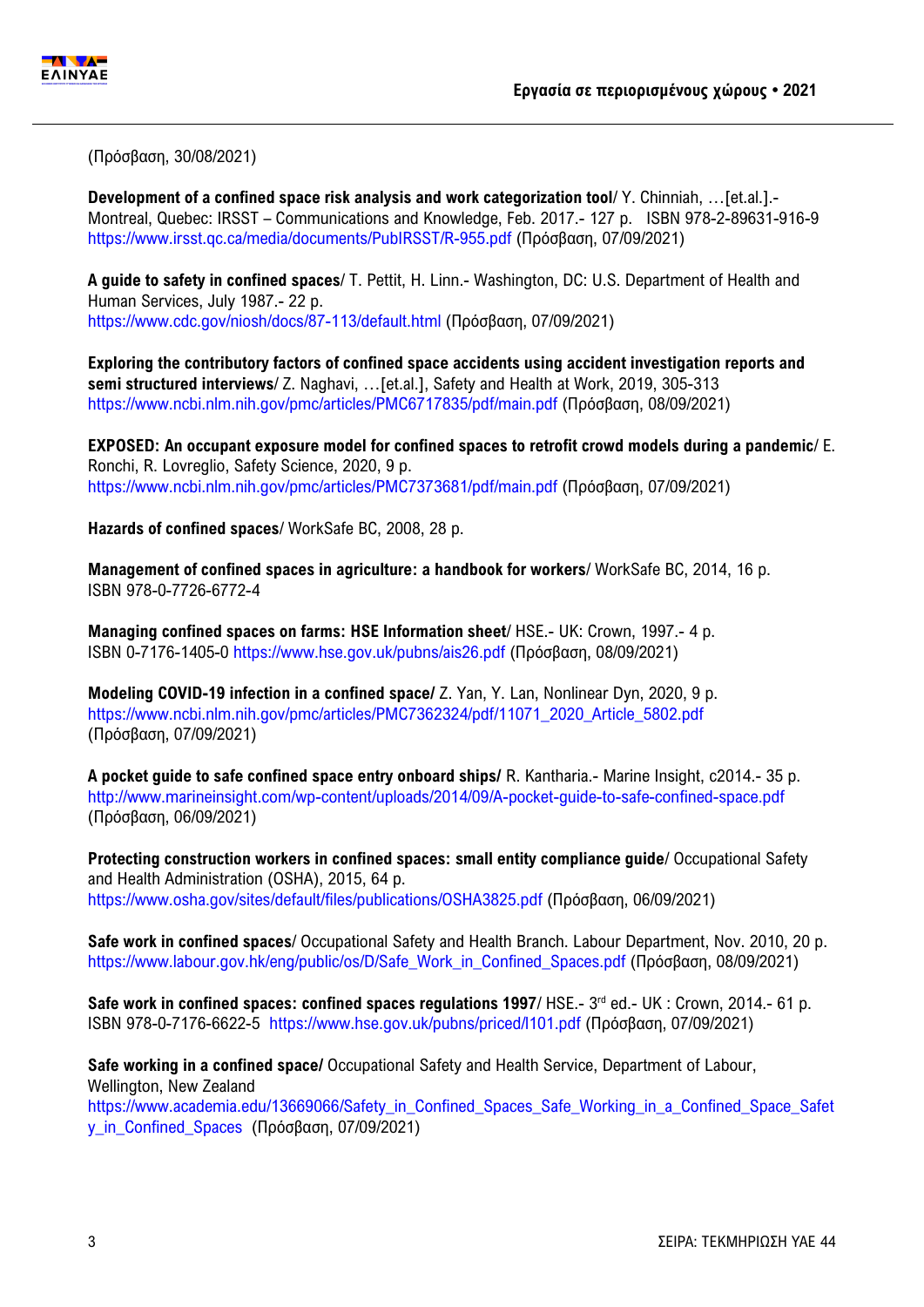

**Safety and health at work in confined spaces: code of practice**/ Occupational Safety and Health Branch Labour Department, June 2000, 45 p. <https://www.labour.gov.hk/eng/public/os/B/space.pdf> (Πρόσβαση, 06/09/2021)

**Technical advisory on working safety in confined spaces**/ Workplace Safety and Health Council.- Singapore, 2010 <https://www.tal.sg/wshc/-/media/TAL/Wshc/Topics/Files/Technical-Advisory.pdf> (Πρόσβαση, 07/09/2021)

**Workers deaths in confined spaces: a summary of NIOSH surveillance and investigative findings/ U.S. Department of Health and Human Services.-** Cincinnati, OH: NIOSH, 1994.- 282 p. <https://www.cdc.gov/niosh/docs/94-103/pdfs/94-103.pdf?id=10.26616/NIOSHPUB94103> (Πρόσβαση, 07/09/2021)

**Working safely in… confined spaces** <https://www.yumpu.com/en/document/read/23242678/working-safely-in-confined-spaces-thermo-fisher> (Πρόσβαση, 08/09/2021)

**Ασφάλεια σε περιορισμένους χώρους**/ Γ. Σκρουμπέλος, Ψυκτικός, Σεπτ. 2018, <http://opsiktikos.gr/blog/asfaleia-se-periorismenous-xorous/> (Πρόσβαση, 07/09/2021)

**Δουλεύοντας σε περιορισμένους χώρους/** Ι. Τσιρώνης, Α. Παπαδάκης, Ε. Γεωργιάδου.- Αθήνα : ΕΛ.ΙΝ.Υ.Α.Ε., 2008.- 48 σ. ISBN 978-960-6818-04-2 <https://www.elinyae.gr/sites/default/files/2019-07/DouleuontasSePerioris%20FINAL.1216627516312.pdf> (Πρόσβαση, 30/08/2021)

**Δουλεύοντας σε περιορισμένους χώρους. Κίνδυνοι και μέτρα προστασίας/** Ε. Γεωργιάδου, Υγιεινή & Ασφάλεια της Εργασίας, 2011, 46 (Πυξίδα Νο 45), 19-22 <https://www.elinyae.gr/sites/default/files/2019-07/teyxos%2046.1307527770734.pdf#page=19> (Πρόσβαση, 08/09/2021)

**Εργασία σε κλειστούς & περιορισμένους χώρους/** Γ.Α. Χατζηδιαμαντής <https://slideplayer.gr/slide/1879405/> (Πρόσβαση, 30/08/2021)

**Εργασία σε περιορισμένους χώρους/** Επιθεώρηση Εργασίας Κύπρου [http://www.mlsi.gov.cy/mlsi/dli/dliup.nsf/D4F6D611A08F6287C2257EC2001E205C/\\$file/confined.pdf](http://www.mlsi.gov.cy/mlsi/dli/dliup.nsf/D4F6D611A08F6287C2257EC2001E205C/$file/confined.pdf) (Πρόσβαση, 30/08/2021)

**Εργασία σε περιορισμένους χώρους/** Ν.Χ. Μεταξάς, WorkSafe <http://www.texnikosasfaleias.gr/asfaleia.asp?spd=153> (Πρόσβαση, 07/09/2021)

**Εργασία συγκόλλησης σε περιορισμένους χώρους/** Ι. Ωραιόπουλος <https://moulding.gr/ergasia-syggollisis-se-periorismenous-xorous/> (Πρόσβαση, 07/09/2021)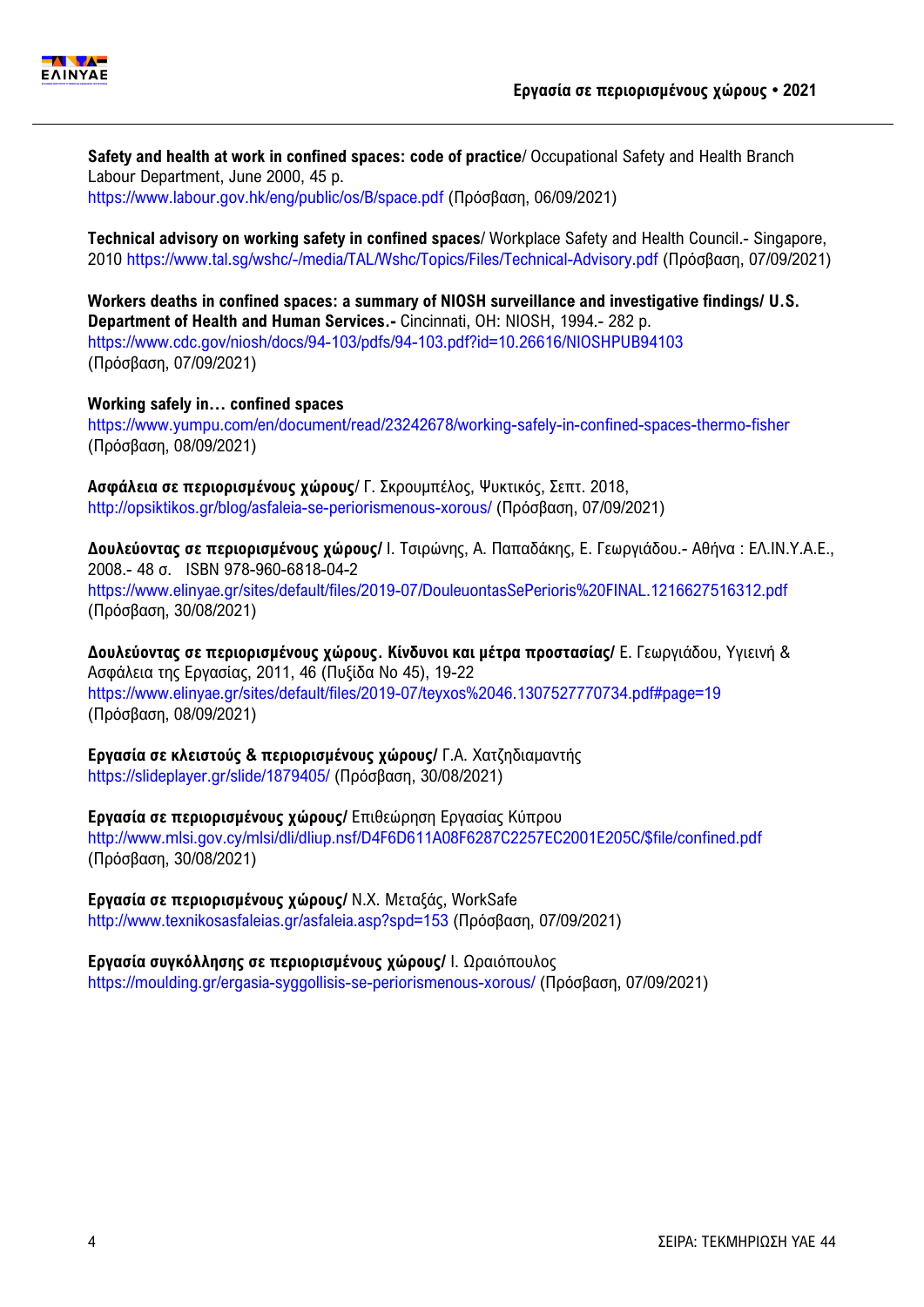

## **ΧΡΗΣΙΜΕΣ ΔΙΑΣΥΝΔΕΣΕΙΣ**

(Πρόσβαση, 08/09/2021)

#### **Health & Safety Executive (HSE)**

Confined spaces <https://www.hse.gov.uk/confinedspace/>

#### **Health and Safety Authority (HSA)**

Working in confined spaces [https://www.hsa.ie/eng/Topics/Confined\\_Spaces/](https://www.hsa.ie/eng/Topics/Confined_Spaces/)

#### **Centers for Disease Control and Prevention (CDC NIOSH)**

Confined Spaces <https://www.cdc.gov/niosh/topics/confinedspace/default.html>

#### **United States Department of Labor (OSHA)**

Confined spaces <https://www.osha.gov/confined-spaces>

#### **Canadian Centre for Occupational Health and Safety (CCOHS)**

OSH Answers Fact Sheets [https://www.ccohs.ca/oshanswers/hsprograms/confinedspace\\_intro.html](https://www.ccohs.ca/oshanswers/hsprograms/confinedspace_intro.html)

#### **WorkSafe Victoria**

Confined spaces: Safety basics <https://www.worksafe.vic.gov.au/confined-spaces-safety-basics>

#### **WSH COUNCIL. Tripartite Alliance for Workplace Safety and Health (Singapore)**

Working Safely in Confined Spaces <https://www.tal.sg/wshc/Topics/Confined-Space/Working-Safely-in-Confined-Spaces>

#### **Ontario. Ministry of Labour, Training and Skills Development**

Confined Spaces [https://www.labour.gov.on.ca/english/hs/pubs/confined/cs\\_4.php](https://www.labour.gov.on.ca/english/hs/pubs/confined/cs_4.php)

#### **Safety Culture**

Confined space Safety : Learn about confined space safety, the hazards involved, permit-required confined spaces, and safety tips to stay safe in confined spaces <https://safetyculture.com/topics/confined-space-safety/>